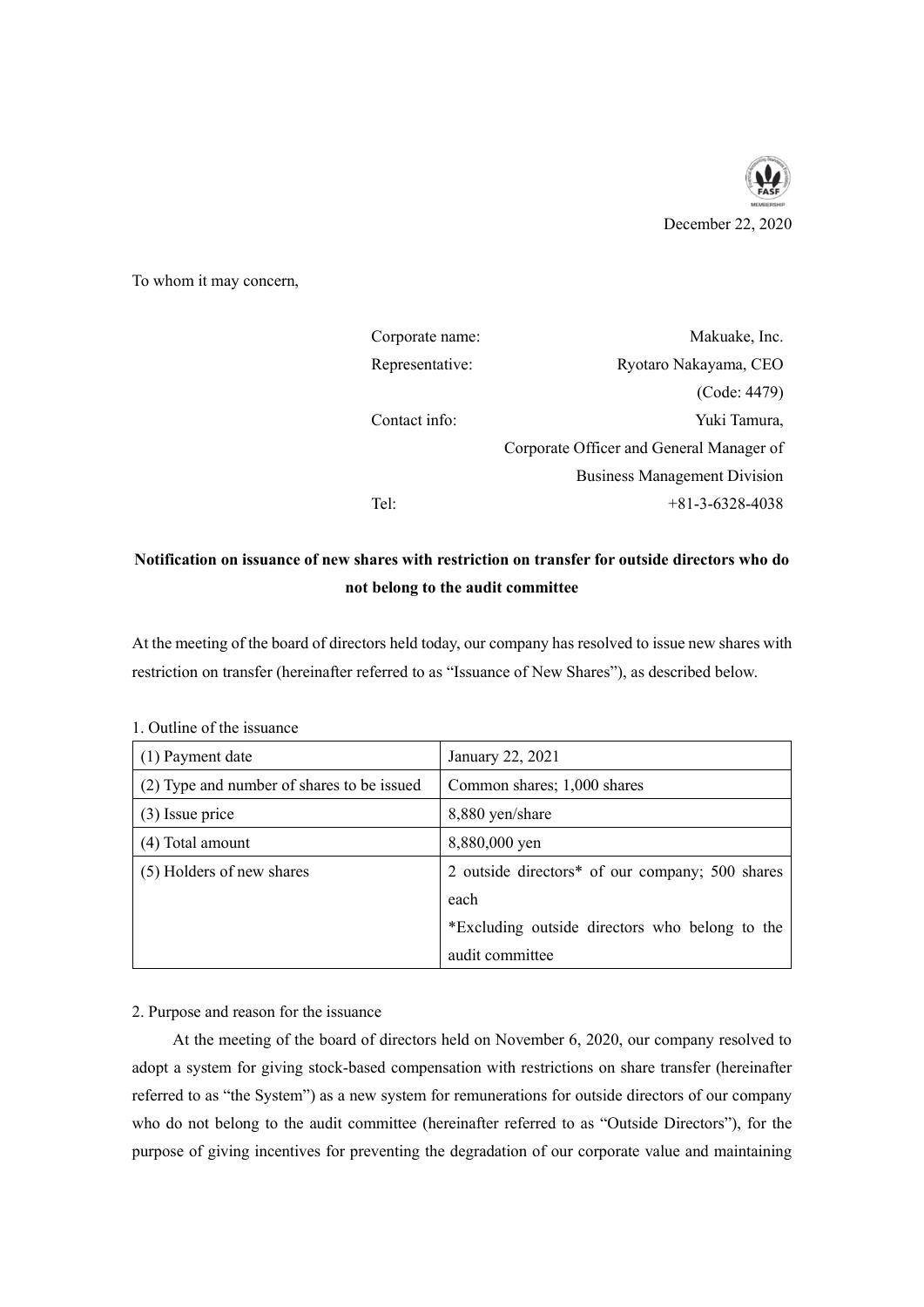reliability by sharing value with shareholders. In addition, at the  $8<sup>th</sup>$  annual meeting of shareholders held on December 10, 2020, it was approved that monetary claims of up to 20 million yen per year would be given to Outside Directors as properties contributed in kind related to the provision of shares with restriction on transfer, outside the budget for existing monetary compensation, through the System, and that the transfer restriction period of shares with restriction on transfer would be between about 1 year and about 5 years specified by the board of directors.

#### The outline of the System is as follows.

## <Outline of the System>

The directors will pay all monetary claims provided by our company through the System as properties contributed in kind, to make common shares of our company issued or disposed of.

The total number of common shares of our company to be issued or disposed of for Outside Directors through the System will be up to 2,000 per year, and the payment amount per share will be determined by the board of directors with reference to the closing price of common shares of our company at Tokyo Stock Exchange on the business day preceding the date of resolution of the board of directors (if transactions are not finished on that date, the closing price on the latest trading day preceding said date will be used), so that said amount will not become beneficial to directors who would receive allocated shares.

For issuing or disposing of common shares of our company through the System, our company will conclude a contract for allocation of shares with restriction on transfer with Outside Directors who would receive allocated shares. Said contract will include the following items:

(1) Said directors shall not conduct transfer, security right setting, or any other disposal for the allocated common shares of our company for a specified period.

(2) If there emerges a certain reason, our company will acquire said common shares free of charge.

This time, our company has provided 2 Outside Directors of our company (hereinafter referred to as "Target Directors") with monetary claims amounting to 8,880,000 yen through the resolution at the meeting of the board of directors held today, while considering the purpose of the System, the performance of our company, the range of duties of target allottees, and other circumstances. Then, we have resolved to offer a total of 1,000 common shares of our company (hereinafter referred to as "Allocated Shares") for the purpose of contributing these monetary claims in kind (the amount of monetary claims contributed per share is 8,880 yen).

 $\leq$ Outline of the contract for allocation of shares with restriction on transfer $\geq$ 

Our company and Target Directors will individually conclude a contract for allocation of shares with restriction on transfer (hereinafter referred to as "the Allocation Contract"), and the outline is as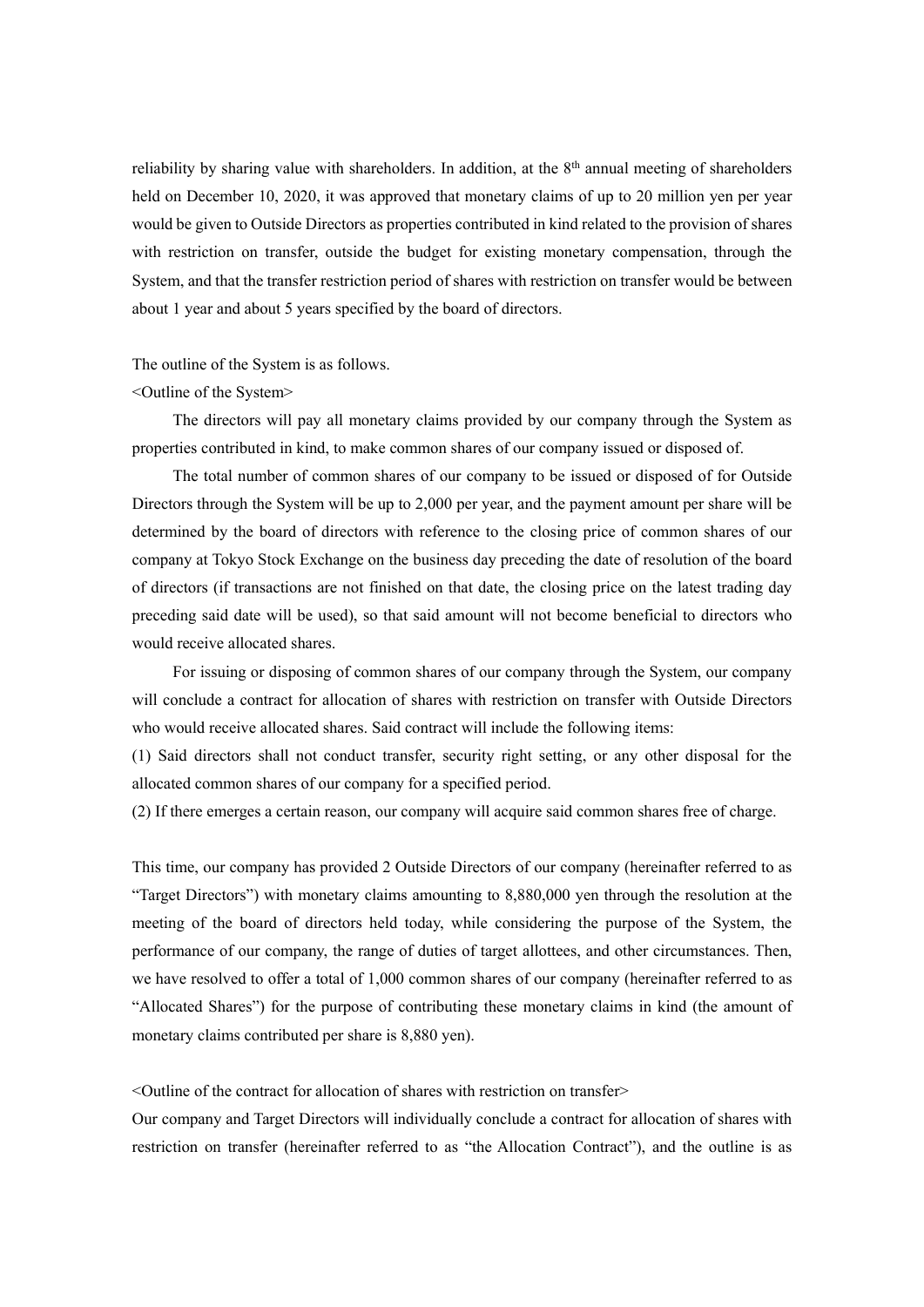#### follows:

#### (1) Period of restriction on transfer

Target Directors shall not conduct transfer, security right setting, or any other disposal for the Allocated Shares during a period from January 22, 2021 (payment date) to the conclusion of the annual meeting of shareholders for the term ending September 2023.

#### (2) Conditions for lifting the restriction on transfer

Under the condition that Target Directors will remain directors of our company during the period of restriction on transfer, the restriction on transfer will be lifted for all of the Allocated Shares at the time of expiration of the period of restriction on transfer.

## (3) Charge-free acquisition by our company

At the time of expiration of the period of restriction on transfer or the time otherwise specified by a contract, our company will acquire the Allocated Shares for which restriction on transfer has not been lifted free of charge.

#### (4) Management of shares

The Allocated Shares will be managed in accounts exclusively for shares with restriction on transfer created by Target Directors in Daiwa Securities Co., Ltd. during the period of restriction on transfer, so that the transfer, security right setting, or any other disposal of said shares will not be conducted during the period of restriction on transfer.

(5) Handling in the case of organizational restructuring, etc.

If a contract for merger with our company being absorbed, a contract for exchange of shares with our company becoming a wholly owned subsidiary, a plan for share transfer or an item regarding organizational restructuring or the like is approved at a general meeting of shareholders of our company (or a meeting of the board of directors of our company, if said item regarding organizational restructuring or the like does not require an approval at a general meeting of shareholders of our company) during the period of restriction on transfer, the restriction on transfer will be fully lifted just before the business day preceding the effective date of said organizational restructuring or the like in accordance with the resolution by the board of directors.

#### 3. Grounds for calculation of the payment amount and details

Issuance of New Shares will be conducted with the monetary claims provided through the System to the holders of new shares being contributed in kind, and the payment amount is the price excluding arbitrariness, being 8,880 yen, which is the closing price of common shares of our company at Tokyo Stock Exchange on December 21, 2020 (the business day preceding the date of resolution of the board of directors). This is the market price just before the date of resolution of the board of directors, and we consider that said price is reasonable, reflecting our corporate value appropriately, and is not beneficial to the holders of new shares, because there are no special reasons in which we